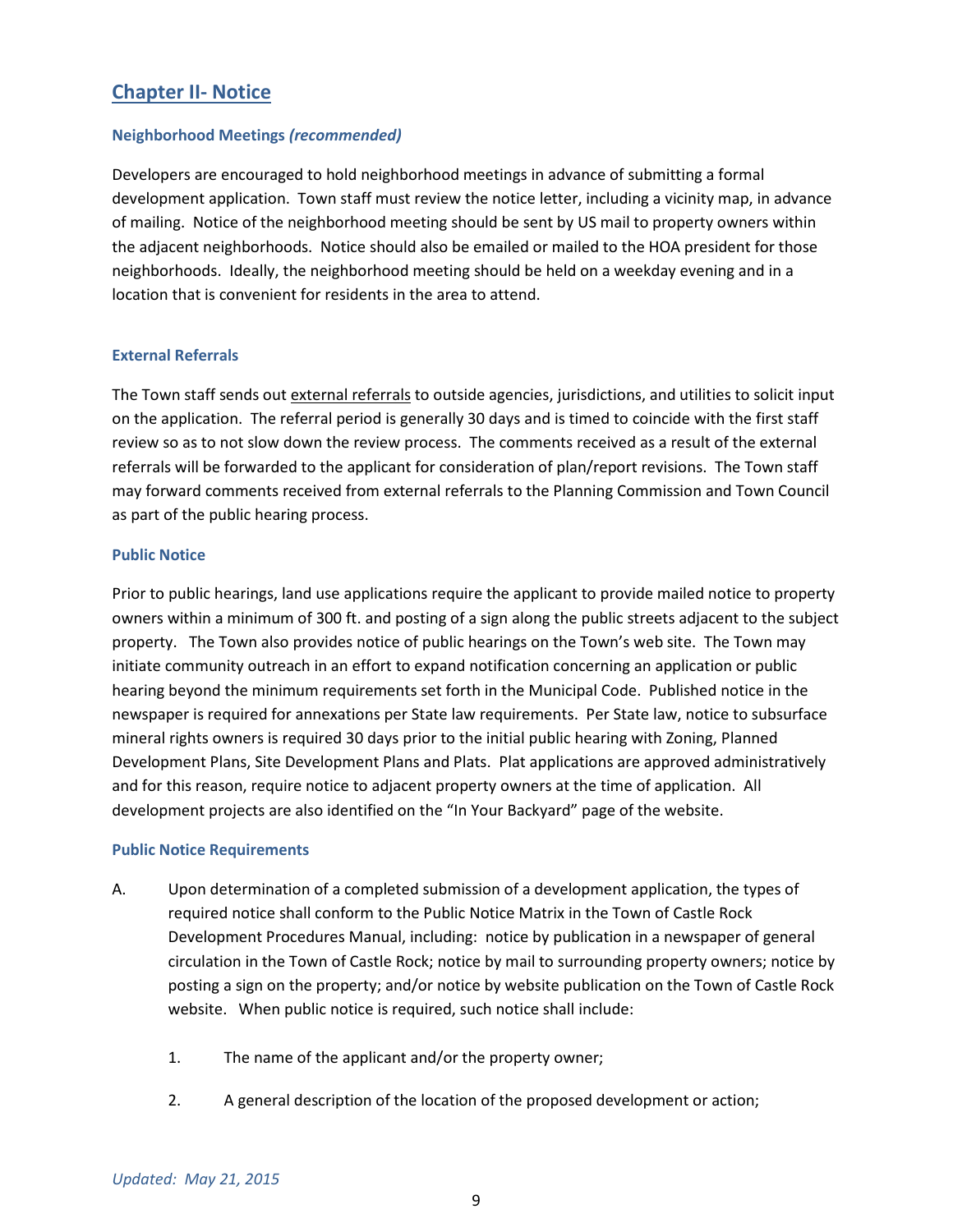3. A brief summary of the requested action and type of application;

4. A statement that the application is available for review at Development Services during regular business hours or on the Town website and the name and email and/or telephone number for the Development Services staff contact;

5. The time, date and location of any public hearings; and

6. The deadline to submit comment or items, for which no public hearing is required, related to the application shall be a minimum of seven (7) calendar days from the date of posting, as set forth in subparagraph (C.) below, and such notice shall include the address where comment may be sent, and to whom such comment should be directed.

- B. In addition to the requirements as set forth in subparagraphs 1.- 6. above, the Director may require any additional information as deemed necessary related to such public notice.
- C. Public notice is deemed valid the day the notice is posted on the Town's website; the day the notice appears in the newspaper; the day the written notice is postmarked; and/or the day the property is posted.
- D. Applicants must provide to Town staff, certification of mailed and posted notice in the form of affidavits, including a list of the property owners notified by mail and photos of posted signs.
- E. Whenever a notice of a public hearing is required, notice shall be provided to the public, pursuant to Town of Castle Rock Municipal Code Section 17.04.060.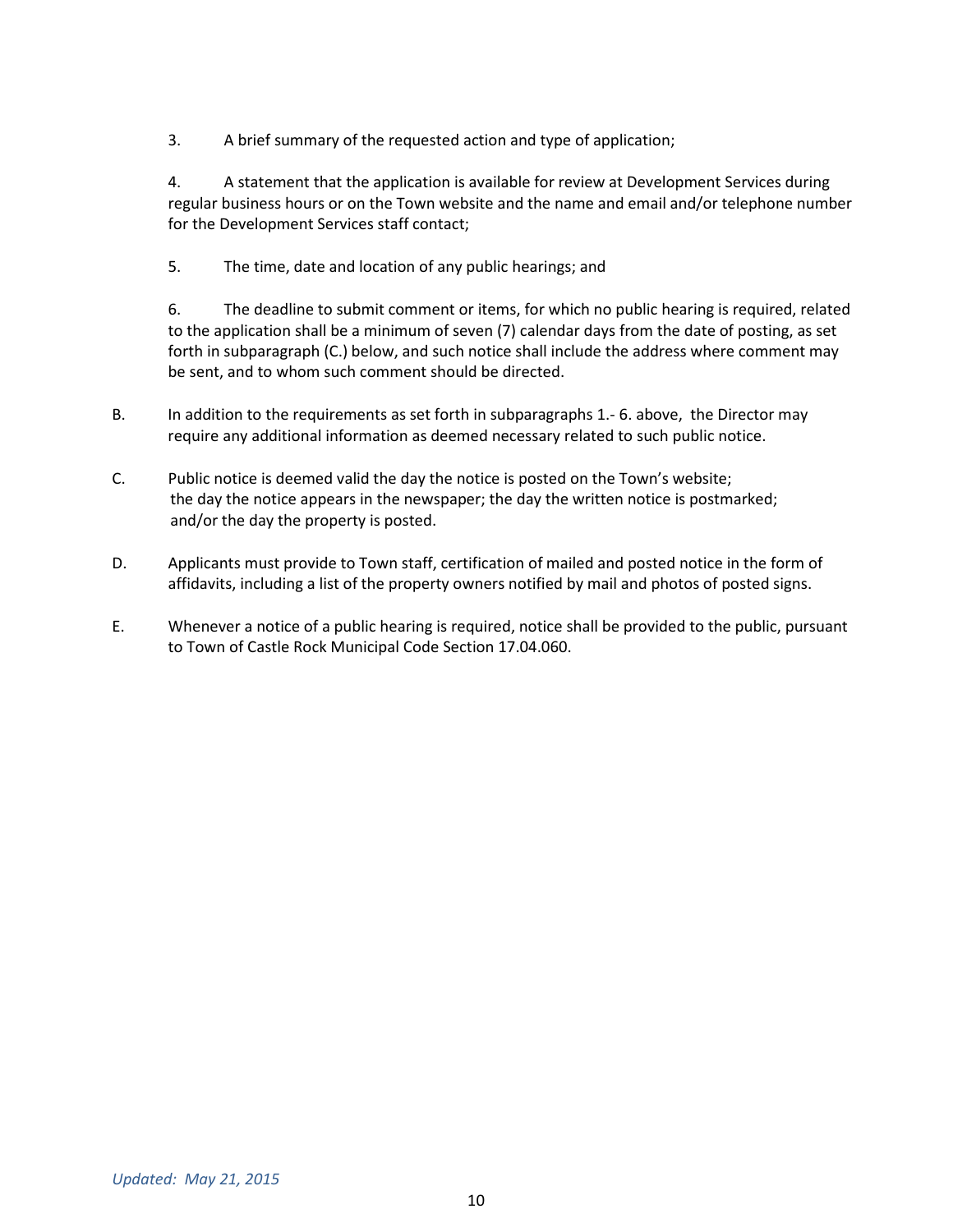The following matrix depicts the type of notice required for each development application type:

|                                                                                                                                               | <b>Public Notice</b>           |                                                       |                                         |                                         |                                               |  |  |
|-----------------------------------------------------------------------------------------------------------------------------------------------|--------------------------------|-------------------------------------------------------|-----------------------------------------|-----------------------------------------|-----------------------------------------------|--|--|
| <b>Application Type</b>                                                                                                                       | Neighborhood<br><b>Meeting</b> | <b>Mineral</b><br><b>Rights Notice</b><br>(17.04.080) | Website<br><b>Notice</b><br>(17.04.060) | Written<br><b>Notice</b><br>(17.04.060) | <b>Posted</b><br><b>Notice</b><br>(17.04.060) |  |  |
| Sketch Plan                                                                                                                                   | Optional                       | None                                                  | Yes                                     | Yes                                     | Yes                                           |  |  |
| Annexation <sup>1</sup>                                                                                                                       | Optional                       | None                                                  | Yes                                     | Yes                                     | Yes                                           |  |  |
| Zoning/Rezoning                                                                                                                               | Optional                       | Yes                                                   | Yes                                     | Yes                                     | Yes                                           |  |  |
| <b>Planned Development</b><br>Plan (including<br>Interchange Overlay)                                                                         | Optional                       | Yes                                                   | Yes                                     | Yes                                     | Yes                                           |  |  |
| Planned Development<br>Plan Major Amendment<br>or Amending PD Zoning<br>Regulations                                                           | Optional                       | Yes                                                   | Yes                                     | Yes                                     | Yes                                           |  |  |
| <b>Planned Development</b><br>Minor Amendment<br>(Non-Interface)                                                                              | Optional                       | none                                                  | Yes                                     | none                                    | none                                          |  |  |
| Site Development Plan<br>or Major Amendment<br>(Residential, Interface, or<br>Commercial over 10<br>acres/100,000 sq. ft.)                    | Optional                       | Yes                                                   | Yes                                     | Yes                                     | Yes                                           |  |  |
| Site Development Plan-<br>Administrative (Non-<br><b>Interface Commercial</b><br>under 10 acres and<br>100,000 sq. ft.) or Minor<br>Amendment | Optional                       | Yes                                                   | Yes                                     | none                                    | none                                          |  |  |
| Downtown: Site<br>Development Plan and<br>Major Amendment                                                                                     | Optional                       | none                                                  | Yes                                     | Yes                                     | Yes                                           |  |  |
| Use by Special Review-<br>Site Development Plan<br>and Amendment                                                                              | Optional                       | Yes                                                   | Yes                                     | Yes                                     | Yes                                           |  |  |

<span id="page-2-0"></span>*<sup>1</sup> Annexations require additional notice pursuant to Chapter 20.02 of the CRMC.*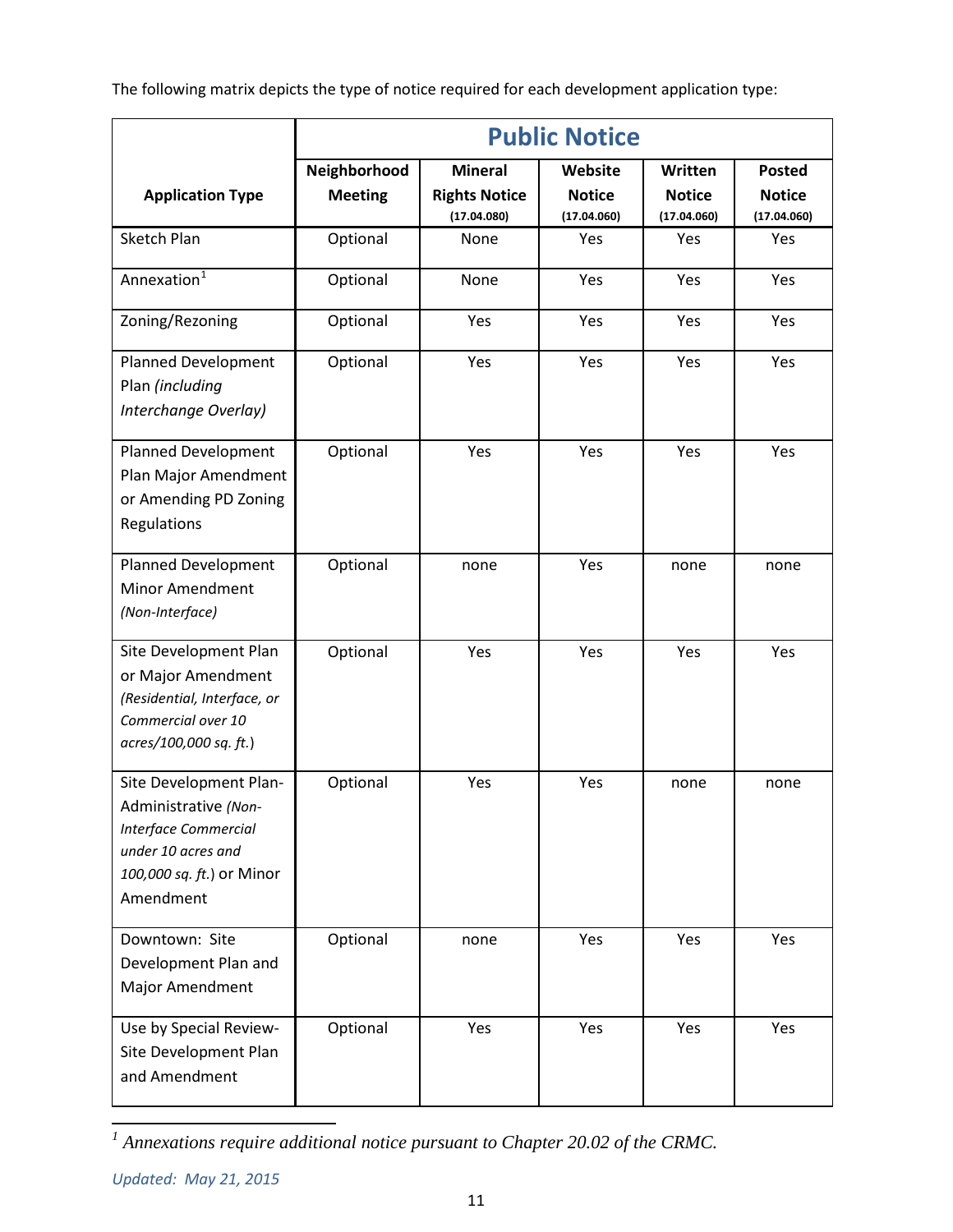|                                                    | <b>Public Notice</b>           |                                                                 |                                         |                                                     |                                               |  |  |
|----------------------------------------------------|--------------------------------|-----------------------------------------------------------------|-----------------------------------------|-----------------------------------------------------|-----------------------------------------------|--|--|
| <b>Application Type</b>                            | Neighborhood<br><b>Meeting</b> | <b>Mineral</b><br><b>Rights</b><br><b>Notice</b><br>(17.04.080) | Website<br><b>Notice</b><br>(17.04.060) | Written<br><b>Notice</b><br>(17.04.060)             | <b>Posted</b><br><b>Notice</b><br>(17.04.060) |  |  |
| Plat/Amended Plat                                  | not necessary                  | Yes                                                             | Yes                                     | Adjacent<br>owners with<br>application<br>submittal | none                                          |  |  |
| Landmark Designation,<br>amendment & removal       | not necessary                  | none                                                            | Yes                                     | <b>No</b>                                           | 10 days                                       |  |  |
| <b>Landmark Alteration</b>                         | Optional                       | none                                                            | Yes                                     | No                                                  | 10 days                                       |  |  |
| Demolition or<br>Relocation                        | not necessary                  | none                                                            | Yes                                     | <b>No</b>                                           | 10 days                                       |  |  |
| Design Review - Craig<br>and Gould<br>Neighborhood | Optional                       | none                                                            | Yes                                     | <b>No</b>                                           | 10 days                                       |  |  |
| Skyline/Ridgeline<br>Variance                      | Optional                       | none                                                            | Yes                                     | Yes                                                 | Yes                                           |  |  |
| Zoning Variance                                    | Optional                       | none                                                            | Yes                                     | Yes                                                 | Yes                                           |  |  |
| Wireless Facility -New                             | Optional                       | none                                                            | Yes                                     | Yes                                                 | Yes                                           |  |  |
| <b>Wireless Facility -Co-</b><br>location          | not necessary                  | none                                                            | none                                    | none                                                | none                                          |  |  |
| Infrastructure<br><b>Construction Plans</b>        | not necessary                  | none                                                            | none                                    | none                                                | none                                          |  |  |
| <b>Technical Criteria</b><br>Variance              | not necessary                  | none                                                            | none                                    | none                                                | none                                          |  |  |

*Plat Notice.* Upon submission of all subdivision plats, the developer shall send out mailed notice to all adjacent property owners. This notice is intended to occur with the initial application submission so that adjacent property owners have ample time to review the requested application and provide input and comments to the subdivider and staff. Developers are also encouraged to hold neighborhood meetings in advance of submitting an application to solicit input from neighborhoods.

The comments and input provided as a part of the administrative notice procedures will be integrated into the staff feedback provided to the developer. If the staff's decision on the application is appealed